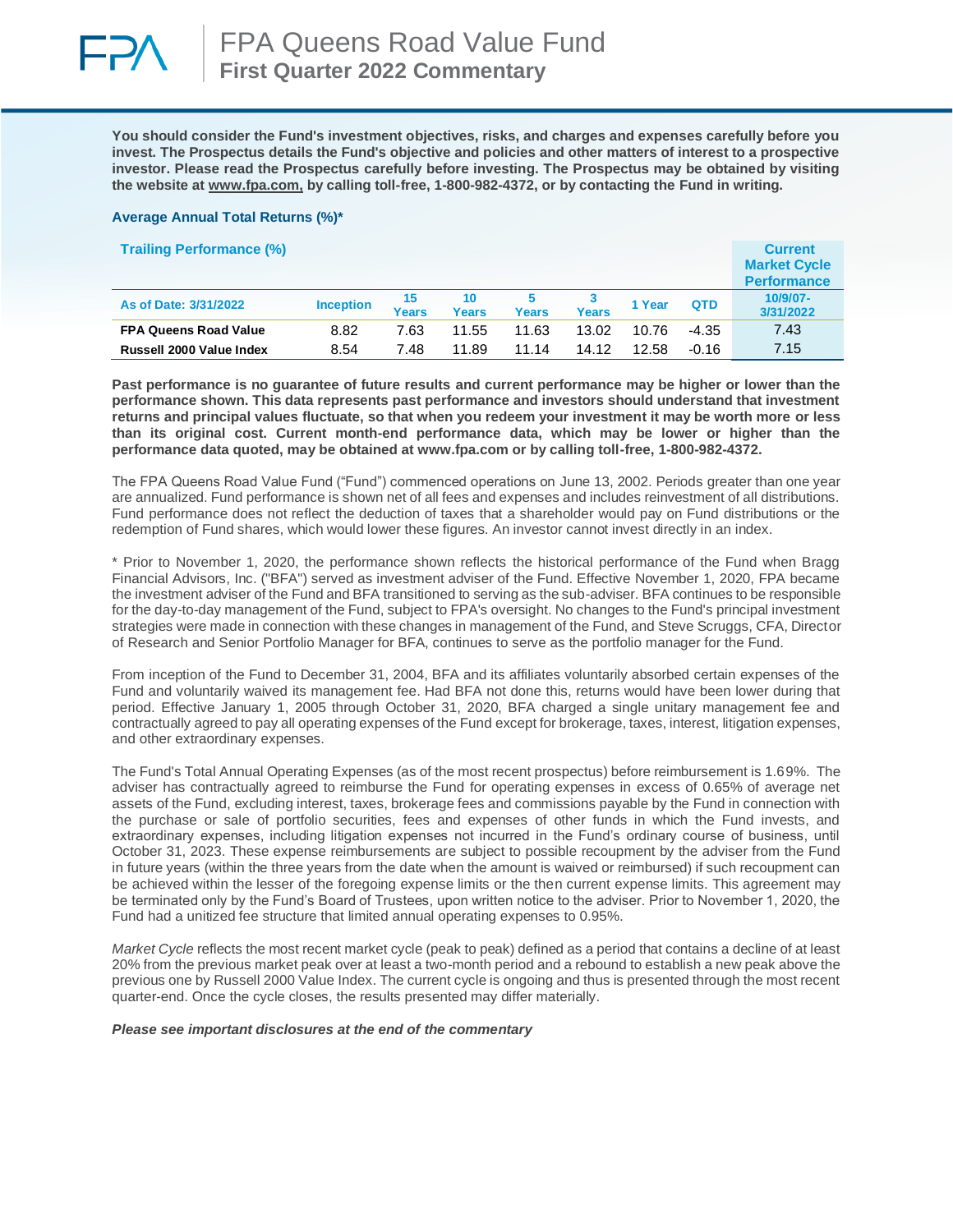Dear Shareholders,

FPA Queens Road Value Fund ("Fund") returned -4.16% in the first quarter of 2022. This compares to the S&P 500 Value Index ("Index") return of -0.17% in the same period.

The Fund's first quarter performance versus the S&P 500 Value Index was negatively impacted by not having exposure to the energy sector, which was up 39% during the quarter.<sup>1</sup> In addition, the Fund's industrial securities hurt performance as Trane Technologies and Ingersoll Rand fell sharply. First quarter relative performance versus the Index was helped by the Fund's technology securities, which held up better than the technology sector as a whole.

While China experienced an unexpected surge in Covid-19 cases during the first quarter, trends in the United States were favorable. The front-page news has shifted from a focus on the pandemic to Russia's invasion of Ukraine. The global repercussions of Putin's war are not yet fully understood, but energy prices have soared. Increased energy prices, as well as overall price increases tied to inflation hitting 40-year highs, are putting downward pressure on global growth.<sup>2</sup> The Federal Reserve announced on March 16 a .25% rate hike in the Federal Funds rate and signaled it will continue to raise rates throughout the year if inflation remains elevated.<sup>3</sup> In the face of this, projections for global economic growth are dropping, prompting concerns about stagflation. The Fed's prior predictions of inflation being 'transitory' have clearly not panned out.

Federal Reserve Chairman Jerome Powell said after the Federal Reserve Board of Governors' March meeting, "The U.S. economy is very strong and well-positioned to handle tighter monetary policy." Perhaps this prediction will prove to be more accurate than the previous assurance of "transitory" inflation; we shall see. The Fed, which had predicted U.S. GDP growth of 4% for 2022 back in December, lowered its expectation to 2.8% growth for the year.<sup>4</sup>

<sup>4</sup> Source: Federal Reserve Summary of Economic Projections <https://www.federalreserve.gov/monetarypolicy/files/fomcprojtabl20220316.pdf>

<sup>1</sup> Source: S&P

<sup>2</sup> Source: US Bureau of Labor Statistics

<sup>3</sup> Source: Press release from the Federal Open Market Committee (the Fed)

<https://www.federalreserve.gov/newsevents/pressreleases/monetary20220316a.htm>

References to individual securities or sectors is not intended as a recommendation to purchase or sell such securities or sectors. **Past performance is no guarantee, nor is it indicative, of future results.**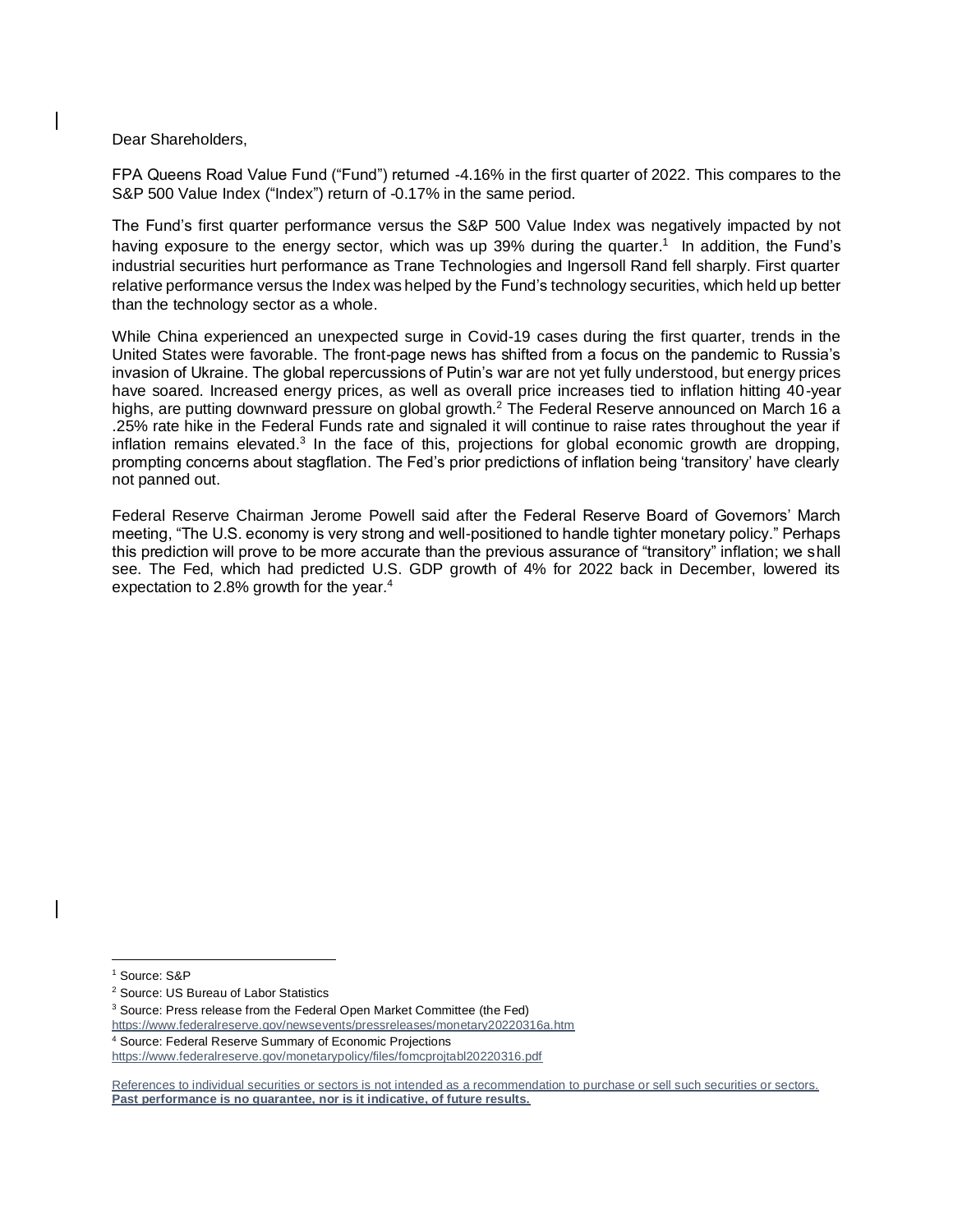| <b>Contributors</b>                 | <b>Performance</b><br><b>Contribution</b> | <b>Percent of</b><br><b>Portfolio</b> | <b>Detractors</b>          | <b>Performance</b><br><b>Contribution</b> | <b>Percent of</b><br><b>Portfolio</b> |
|-------------------------------------|-------------------------------------------|---------------------------------------|----------------------------|-------------------------------------------|---------------------------------------|
| <b>QTD</b>                          |                                           |                                       |                            |                                           |                                       |
| General Dynamics                    | 0.69%                                     | 4.7%                                  | <b>Trane Technologies</b>  | $-1.26%$                                  | 4.5%                                  |
| American Express                    | 0.67%                                     | 5.3%                                  | T. Rowe Price              | $-0.89%$                                  | 3.3%                                  |
| Berkshire Hathaway Inc. Class A     | 0.60%                                     | 3.9%                                  | Eaton                      | $-0.67%$                                  | 5.5%                                  |
| Anthem                              | 0.34%                                     | 5.5%                                  | Cisco Systems              | $-0.56%$                                  | 4.7%                                  |
| <b>Prudential Financial</b>         | 0.28%                                     | 3.0%                                  | Danaher Corporation        | $-0.56%$                                  | 4.8%                                  |
|                                     | 2.59%                                     | 22.5%                                 |                            | $-3.95%$                                  | 22.7%                                 |
| TTM                                 |                                           |                                       |                            |                                           |                                       |
| Anthem                              | 2.11%                                     | 5.8%                                  | T. Rowe Price              | $-0.41%$                                  | 3.7%                                  |
| American Express Company            | 1.86%                                     | 5.6%                                  | <b>Trane Technologies</b>  | $-0.41%$                                  | 4.6%                                  |
| Ameriprise Financial                | 1.59%                                     | 5.4%                                  | V.F. Corporation           | $-0.50%$                                  | 1.6%                                  |
| <b>General Dynamics Corporation</b> | 1.47%                                     | 4.0%                                  | <b>Walt Disney Company</b> | $-0.67%$                                  | 2.1%                                  |
| Pfizer                              | 1.35%                                     | 3.6%                                  | Intel                      | $-0.87%$                                  | 3.4%                                  |
|                                     | 8.38%                                     | 24.4%                                 |                            | $-2.86%$                                  | 15.3%                                 |

# **Q1 2022 and Trailing 12-Month Contributors and Detractors**<sup>5</sup>

## **Contributors**

- **Anthem, Inc.** rose during the last 12 months as revenue, net income, and enrollments all saw robust growth in the face of Covid-19 headwinds. The managed health care provider maintained its No.  $-1$ position in the US with over 45 million enrollees.<sup>6</sup> In addition, the company recently announced it was renaming the company Elevance Health in a strategic rebranding plan to position itself in markets outside of healthcare where it is expanding.<sup>7</sup> We remain impressed with management's execution and the position remains a core holding in the fund.
- **American Express Company** rose over the last year on strong revenue and earnings growth, as consumer use of its cards continued to rebound as Covid-19 fears generally subsided. Large corporate billed business remains well below 2019 levels but is projected to recover through 2022 and 2023. Credit quality improved and the company grew its loan book by 27% year-over-year as of March 31, 2022.<sup>8</sup> While we believe the company trades at a slightly elevated valuation, we remain confident in its prospects given its position in the market and our confidence faith in management.
- **Ameriprise** performed well during the year as revenues and assets under management grew driven by strong organic growth in its Wealth and Asset Management segment. Return on equity, which has been growing steadily over the last decade (except for a brief interruption), was 50% in the most recent period. In addition, the company has reduced its share count by 27% over the last five years.<sup>9</sup> Recent interest rate moves and market volatility may have a near-term negative impact on the company's asset management business, but we remain optimistic about the company's long-term prospects.
- **General Dynamics,** the defense and aerospace company, advanced on a strong bounce back in orders in its Gulfstream private jet business and increased global military concerns due to the Russian invasion

 $<sup>5</sup>$  Reflects top five contributors and top five detractors to the Fund's performance based on contribution-to-return on a gross basis.</sup> This is not a recommendation for a specific security and these securities may not be in the Fund at the time you receive this commentary. The information provided does not reflect all positions purchased, sold or recommended by the Fund during the quarter. It should not be assumed that recommendations made in the future will be profitable or will equal the performance of the securities listed. For a full list of holdings, please view the holdings report at the end of this commentary. The portfolio holdings as of the most recent quarter-end may also be obtained at www.fpa.com.

<sup>6</sup> Source: Anthem, Inc., Q1 2022 Earnings Call April 20, 2022;

<sup>7</sup> Source: https://www.businesswire.com/news/home/20220309005991/en/Anthem-Inc.-Announces-Intent-for-Corporate-Rebranding

<sup>8</sup> Source: American Express Q1 2022 Earnings Call April 22, 2022

<sup>&</sup>lt;sup>9</sup> Source: FactSet

**Past performance is no guarantee, nor is it indicative, of future results.**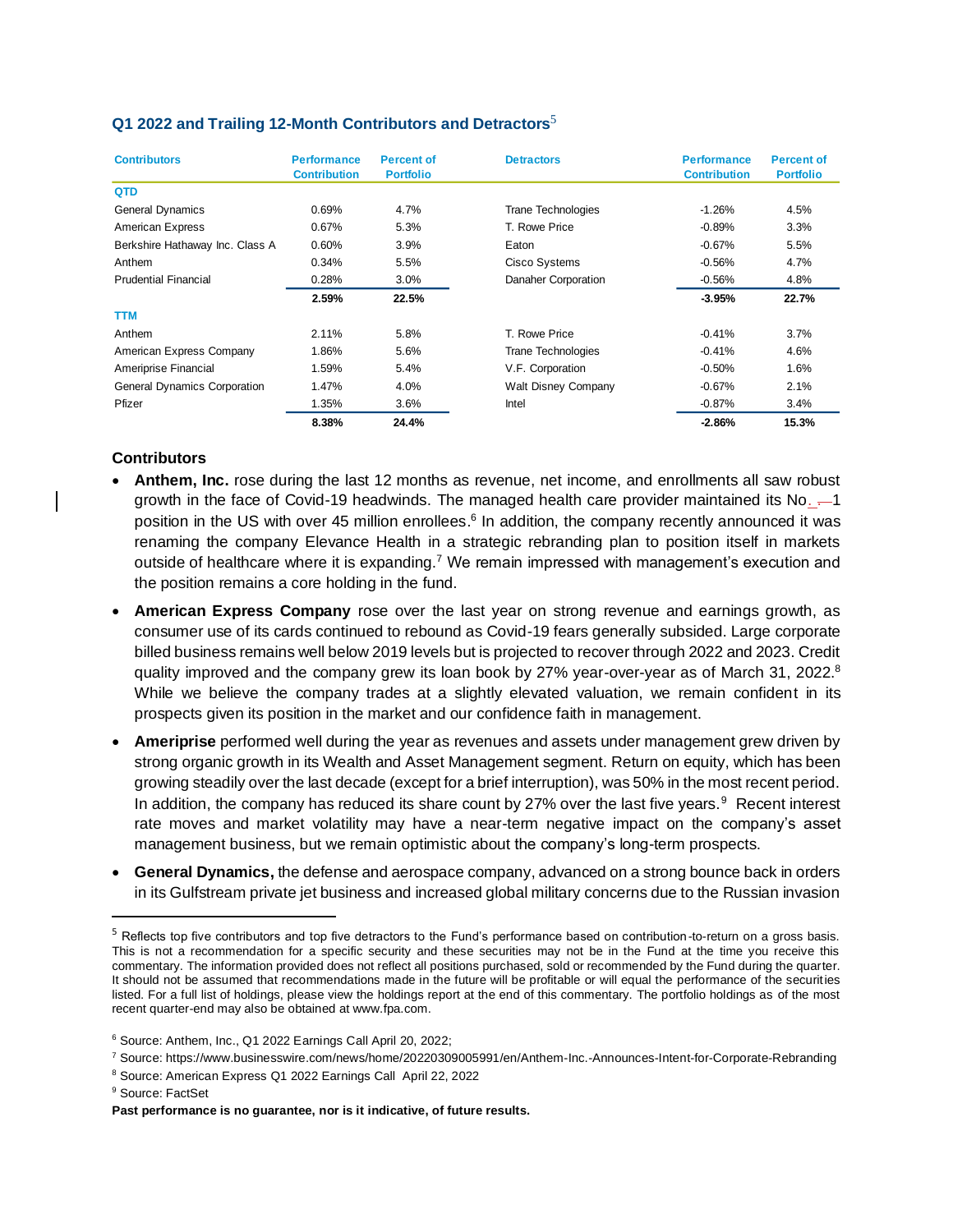of Ukraine. Over the last several years, U.S. defense spending has grown at a slowing rate and the trend continued in fiscal 2022, with defense outlays expected to increase by just 1.7%. The U.S. government is the company's largest customer and anemic growth in defense outlays is a concern for the company. The company maintains a backlog of \$129 billion (estimated contract value) which provides considerable visibility.<sup>10</sup> With the recent run up in the stock price, the company is near our estimate of fair value.

• **Pfizer** rose on continued tailwinds from the pandemic. The Pfizer-BioNTech Covid-19 vaccine (Comirnaty) represents 60% of the total covid vaccines administered in the United States. As vaccine revenue falls off, the company is expecting to replace much of the decline with its recently approved Covid-19 treatment (Paxlovid). Research and development expense increases has led to a pipeline of over 20 compounds in Phase 3 testing and many more in early stages, however the company has not provided sufficient guidance on how it expects to monetize that pipeline. The company has begun to devote more resources to creating additional mRNA vaccines and is hopeful that area can become a source of growth for Pfizer.<sup>11</sup> The stock price is currently near our estimate of fair value.

## **Detractors**

- **T. Rowe Price's** share price fell during the last year on concerns over recent fund flows and relative performance of many of its actively managed funds. The company has grown assets under management (AUM) at approximately 12% per year over the last decade to approximately \$1.55 trillion. During the last 12 months the year, the company made its largest acquisition to date with the purchase of alternative investment manager Oak Hill Advisors, which manages over \$55 billion in assets. Concerns over rising interest rates, geopolitical tensions, and losing market share to passive investments weighed on the stock price.<sup>12</sup> In spite of these risks, at the current valuation we think the company offers a very attractive opportunity.
- **Trane Technologies** was spun out of Ingersoll Rand in 2020 and operates as a pure-play HVAC company. In spite of increased revenue and orders, the share price fell over the last 12 months. The company ended 2021 with a record backlog and the company expects growth in its markets to exceed the U.S. GDP growth rate. Trane has increased adjusted operating margins consistently over the last five years and announced a \$300 million expense reduction plan that is expected to increase operating margins.<sup>13</sup>
- **V.F. Corporation,** the maker of Vans, Timberland, and North Face apparel, fell during the last 12 months, as revenues decreased primarily due to Covid-19 restrictions and supply chain issues. Weakness in Vans, the company's largest and fastest-growing brand (until recently), weighed heavily as revenue for that brand fell. Management has an admirable track record of managing its brands, and during the year added Supreme, a global streetwear brand, which is expected to be accretive this year.<sup>14</sup> The company's focus on increasing it digital marketing business has shown strong results, though we don't believe such strong growth is sustainable. We expect growth to moderate,  $-$ and given our projections for growth and the current valuation, we remain cautiously optimistic on the holding.
- **Walt Disney Company** was hurt during the year by Covid-19 restrictions, which hurt park attendance. In 2021, Parks segment revenue was down approximately \$10 billion from 2019 levels (\$16 billion vs \$26 billion). Recent trends have been very encouraging and this spring the parks extended hours to

<sup>10</sup> Source: CBO, General Dynamics Q1 2022 Earnings Report April 27,2022

<sup>11</sup> Source: FactSet, Pfizer 4Q 2021 Earnings Report February 8, 2022

<sup>12</sup> Source: T. Rowe Price Annual Meeting 2022 , May 10, 2022

<sup>13</sup> Source: Trane Technologies Investor Presentation, 2022 Bank of America Global Industrials Conference, March 15, 2022

<sup>14</sup> Source: V.F. Corporation Q3 2022 Earnings Presentation January 28, 2022, VF Corp 2021 10K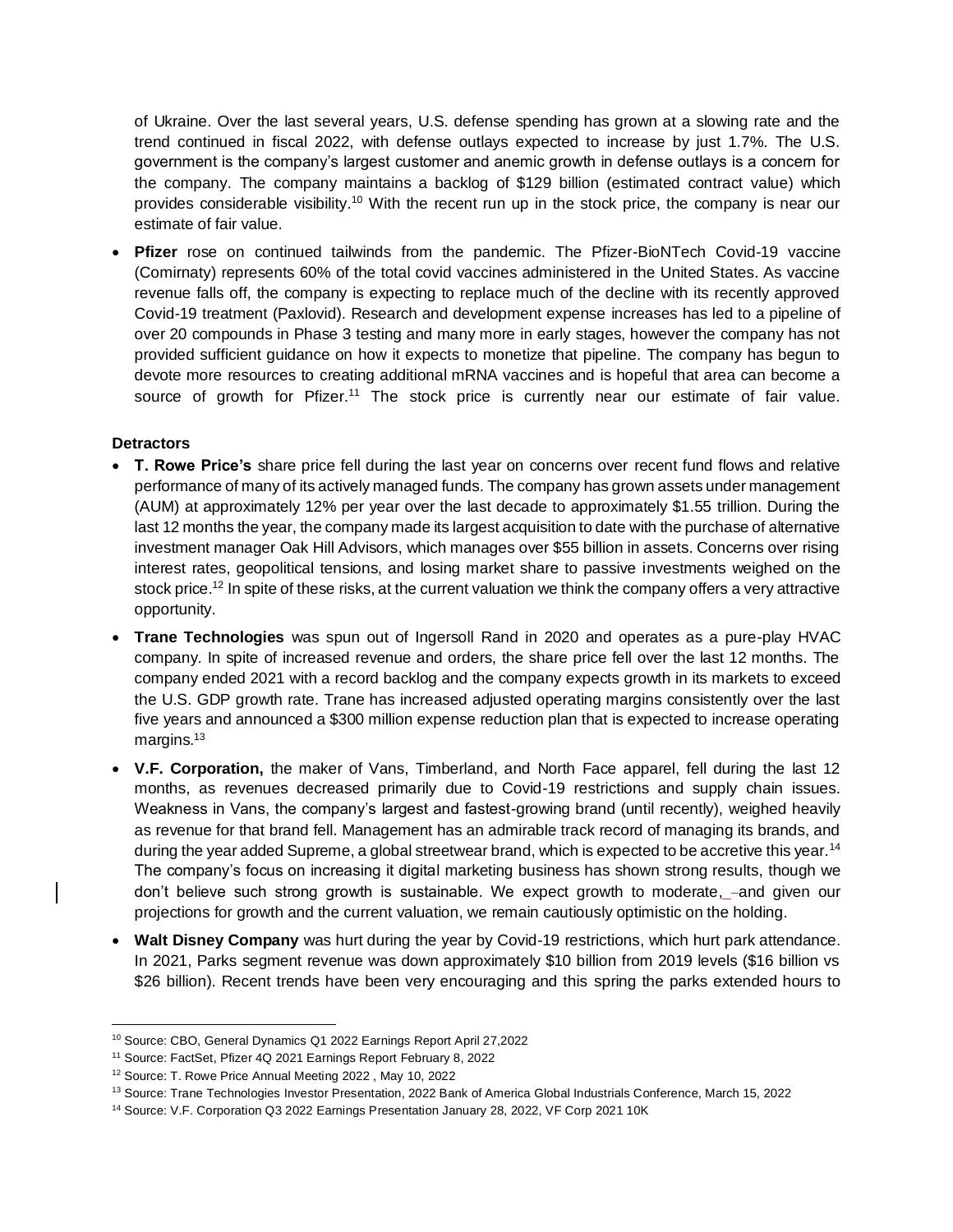adapt to increased attendance. The Media & Entertainment segment saw modest growth and the company's recently launched streaming service Disney+ is exceeding expectations of subscriber growth. In October of 2021, the company also announced it would pursue sports gambling through its ESPN brand.<sup>15</sup> There has been speculation that this could result in a spinoff of the ESPN brand to insulate the company's other brands from the negative connotations of sports wagering.

• **Intel Corporation** laid out its "IDM 2.0" strategy and announced a multi-year, \$20 billion plan to expand its U.S. chip production. The company acknowledged it needs to take bold action to reclaim its market leadership in data center and PC chips, and announced its continued commitment to meaningfully compete in the GPU (graphics processing unit) market. Looking forward, data center business is expected to continue strong growth in 2022, while PC business is expected to decline following the pandemic-related boom in PC sales.<sup>16</sup> While there are considerable execution risks, we remain positive on the company but are closely watching for tangible signs of success in the recently announced strategic initiatives.

Sincerely, Steve Scruggs, CFA Portfolio Manager

### **Important Disclosures**

This Commentary is for informational and discussion purposes only and does not constitute, and should not be construed as, an offer or solicitation for the purchase or sale of any securities, products or services discussed, and neither does it provide investment advice. Any such offer or solicitation shall only be made pursuant to the Fund's Prospectus, which supersedes the information contained herein in its entirety. This Commentary does not constitute an investment management agreement or offering circular.

The statements contained herein reflect the opinions and views of the portfolio managers as of the date written, is subject to change without notice, and may be forward-looking and/or based on current expectations, projections, and/or information currently available. Such information may not be accurate over the long-term. These views may differ from other portfolio managers and analysts of the firm as a whole and are not intended to be a forecast of future events, a guarantee of future results or investment advice.

Portfolio composition will change due to ongoing management of the Fund. References to individual securities or sectors are for informational purposes only and should not be construed as recommendations by the Fund, the portfolio manager, the Adviser, the Sub-Adviser or the distributor. It should not be assumed that future investments will be profitable or will equal the performance of the security or sector examples discussed. The portfolio holdings as of the most recent quarter-end may be obtained a[t www.fpa.com.](http://www.fpa.com/)

Future events or results may vary significantly from those expressed and are subject to change at any time in response to changing circumstances and industry developments. The information and data contained herein has been prepared from sources believed reliable, but the accuracy and completeness of the information cannot be guaranteed and is not a complete summary or statement of all available data.

The information contained herein is not complete, may change, and is subject to, and is qualified in its entirety by, the more complete disclosures, risk factors, and other information contained in the Fund's Prospectus and Statement of Additional Information. The information is furnished as of the date shown. No representation is made with respect to its completeness or timeliness. The information is not intended to be, nor shall it be construed as, investment advice or a recommendation of any kind.

Certain statements contained in this presentation may be forward-looking and/or based on current expectations, projections, and information currently available. Actual events or results may differ from materially those we anticipate, or the actual performance of any investments described herein may differ from those reflected or contemplated in such

<sup>15</sup> Source: FactSet, Walt Disney Company Management Presentation, Morgan Stanley Technology, Media and Telecom Conference, March 7, 2022

<sup>16</sup> Source: Intel Corporation Investor Meeting 2022, February 17, 2022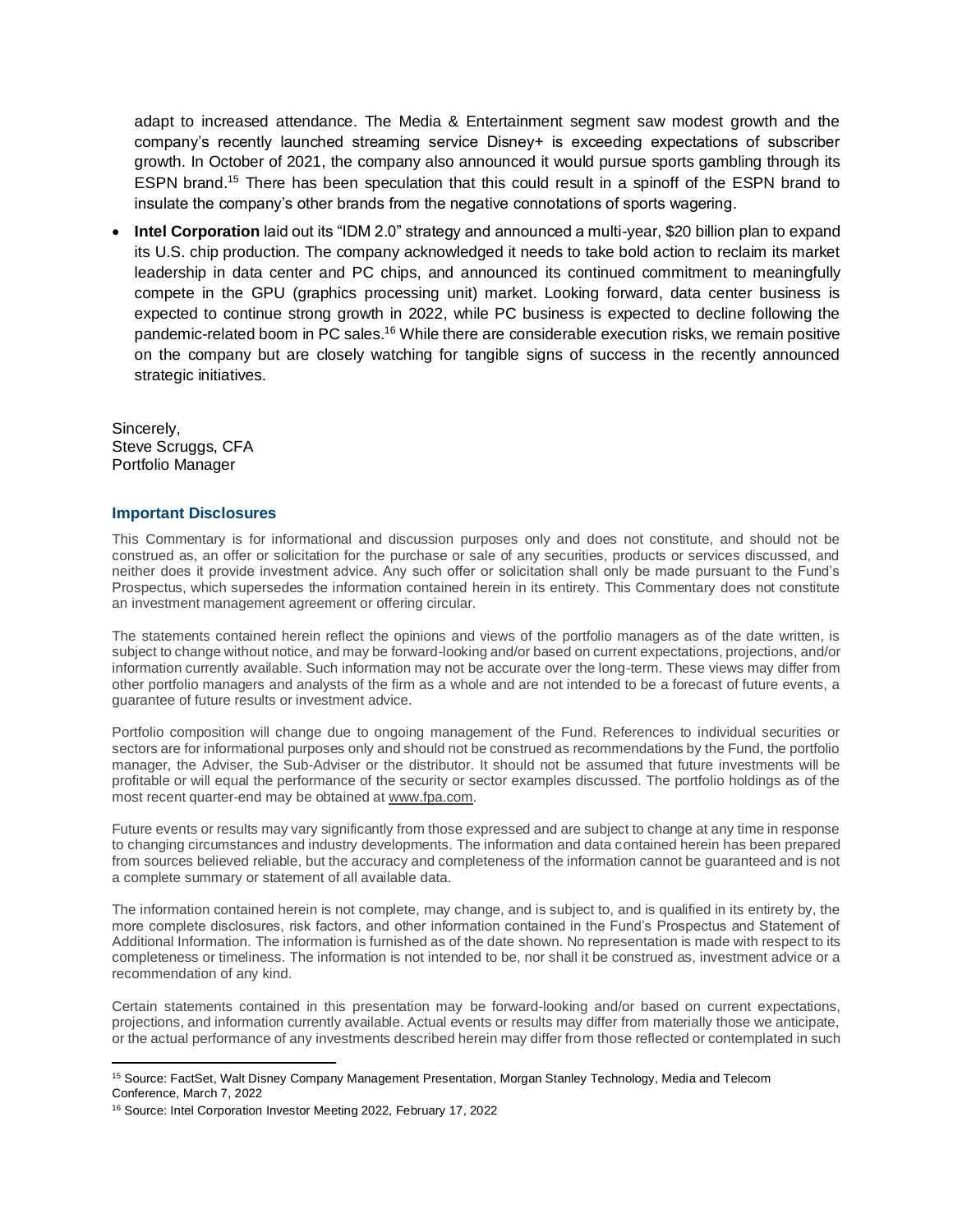forward-looking statements, due to various risks and uncertainties. We cannot assure future results and disclaim any obligation to update or alter any forward-looking statements, whether as a result of new information, future events, or otherwise. Such statements may or may not be accurate over the long-term. Statistical data or references thereto were taken from sources which we deem to be reliable, but their accuracy cannot be guaranteed.

The reader is advised that the Fund's investment strategy includes active management with corresponding changes in allocations from one period of time to the next. Therefore, any data with respect to investment allocations as of a given date is of limited use and may not be reflective of the portfolio manager's more general views with respect to proper geographic, instrument and /or sector allocations. The data is presented for indicative purposes only and, as a result, may not be relied upon for any purposes whatsoever.

In making any investment decision, you must rely on your own examination of the Fund, including the risks involved in an investment. Investments mentioned herein may not be suitable for all recipients and in each case, potential investors are advised not to make any investment decision unless they have taken independent advice from an appropriately authorized advisor. An investment in any security mentioned herein does not guarantee a positive return as securities are subject to market risks, including the potential loss of principal. You should not construe the contents of this document as legal, tax, investment or other advice or recommendations.

Fund performance presented is calculated on a total return basis, which includes the reinvestment of all income, plus realized and unrealized gains/losses, if applicable. Unless otherwise indicated, performance results are presented on a net of fees basis and reflect the deduction of, among other things: management fees, brokerage commissions, operating and administrative expenses, and accrued performance fee/allocation, if applicable.

The information provided in this presentation is based upon data existing as of the date(s) of the report and has not been audited or reviewed. While we believe the information to be accurate, it is subject in all respects to adjustments that may be made after proper review and reconciliation.

Investments, including mutual fund investments, carry risks and investors may lose principal value. Capital markets are volatile and can decline significantly in response to adverse issuer, political, regulatory, market, or economic developments. Small and mid-cap stocks involve greater risks and they can fluctuate in price more than larger company stocks. Short-selling involves increased risks and transaction costs. You risk paying more for a security than you received from its sale. Groups of stocks, such as value and growth, go in and out of favor which may cause certain funds to underperform other equity funds. The value of an individual security can be more volatile than the market as a whole and can perform differently than the value of the market as a whole.

The prices of securities held by the Fund may decline in response to certain events taking place around the world, including those directly involving the companies whose securities are owned by the Fund. Securities in the Fund's portfolio may underperform due to inflation (or expectations for inflation), interest rates, global demand for particular products or resources, natural disasters, pandemics, epidemics, terrorism, regulatory events and governmental or quasi-governmental actions. There is a risk that you may lose money by investing in the Fund.

Value style investing presents the risk that the holdings or securities may never reach their full market value because the market fails to recognize what the portfolio management team considers the true business value or because the portfolio management team has misjudged those values. In addition, value style investing may fall out of favor and underperform growth or other styles of investing during given periods.

Please refer to the **Fund's Prospectus** for a complete overview of the primary risks associated with the Fund.

*The FPA Funds are distributed by UMB Distribution Services, LLC, 235 W. Galena Street, Milwaukee, WI, 53212.*

### **Index / Benchmark / Category Definitions**

The Fund will typically be less diversified than the indices noted herein and may hold non-index securities or securities that are not comparable to those contained in an index. Indices will hold positions that are not within the Fund's investment strategy. Indices are unmanaged and do not reflect any commissions, transaction costs, or fees and expenses which would be incurred by an investor purchasing the underlying securities and which would reduce the performance in an actual account. You cannot invest directly in an index.

The **S&P 500 Value Index** is a market cap-weighted index. The value factors used to determine a stock's value score are book value to price ratio, cash flow to price ratio, sales to price ratio and dividend yield. S&P Style Indices divide the complete market capitalization of each parent index into growth and value segments. Constituents are drawn from the S&P 500.